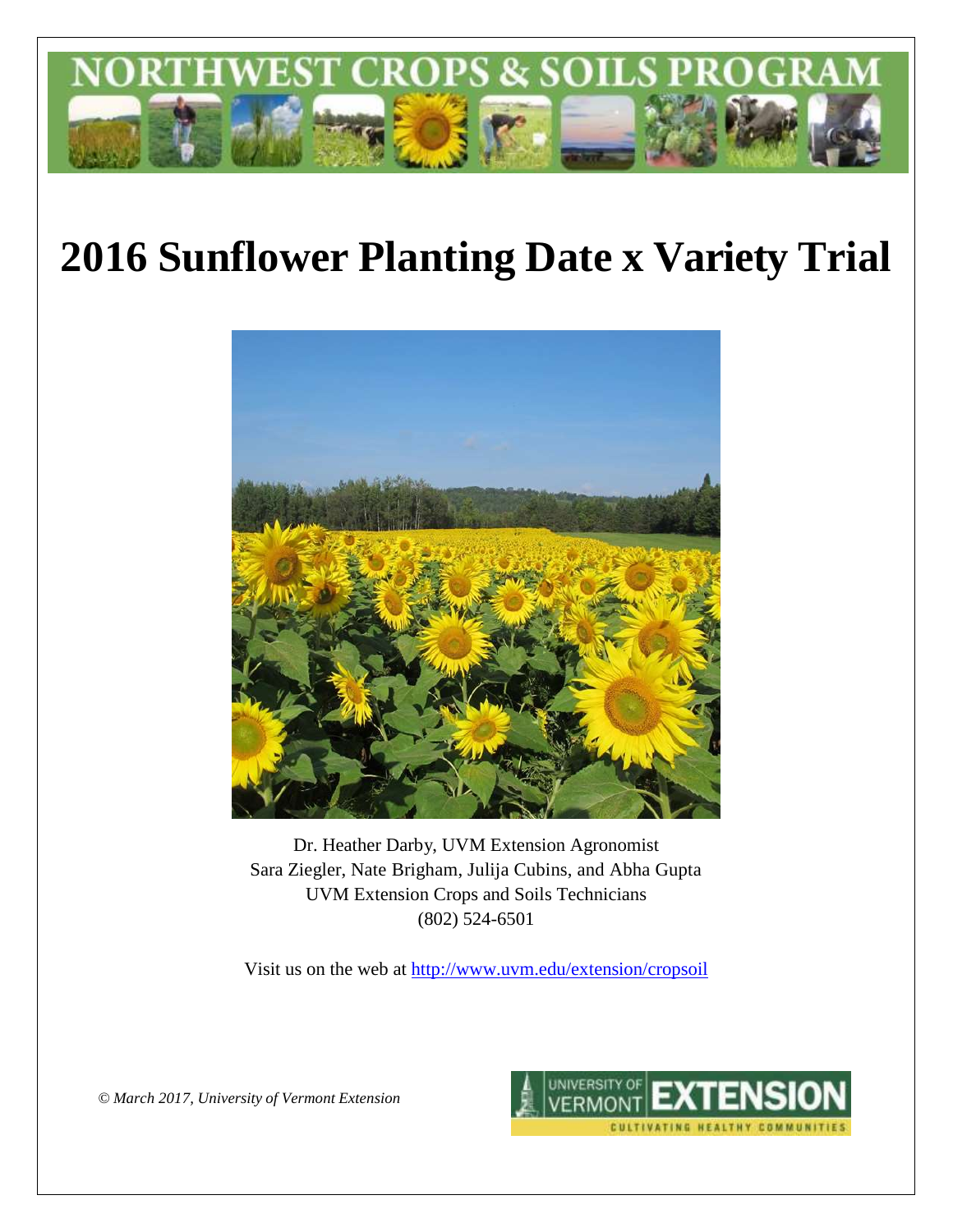#### **2016 SUNFLOWER PLANTING DATE x VARIETY TRIAL**

#### **Dr. Heather Darby, University of Vermont Extension**

[heather.darby\[at\]uvm.edu](mailto:heather.darby@uvm.edu)

Sunflowers are being grown in the Northeast for their potential to add value to a diversified operation as fuel, feed, fertilizer, and an important rotational crop. However, pest pressures from seed-boring insects, disease, and birds can limit yield and quality, making the crop less viable for existing and potential growers. Addressing some of these pest pressures with agronomic management strategies may help mitigate yield losses. One cultural pest control strategy is manipulation of planting date. To evaluate the impacts of altered planting dates on sunflower pests and yields across varieties, an on-farm trial was designed and implemented by the University of Vermont Extension's Northwest Crops & Soils Program in 2016.

# **MATERIALS AND METHODS**

To assess the effect of varying planting dates on sunflower pest pressures, yield, and quality, a field trial was initiated at Borderview Research Farm in Alburgh, VT in 2016 (Table 1). The experimental design was a randomized complete block with split plots and four replications. The main plots were three planting dates, each spaced approximately one week apart (24-May, 1 -Jun, and 9 -Jun). The subplots were six varieties whose agronomic information is listed in Table 2.

| <b>Location</b>                           | <b>Borderview Research Farm - Alburgh, VT</b>                                                               |  |  |
|-------------------------------------------|-------------------------------------------------------------------------------------------------------------|--|--|
| Soil type                                 | Benson rocky silt loam                                                                                      |  |  |
| <b>Previous crop</b>                      | Corn silage with rye cover crop                                                                             |  |  |
| <b>Replications</b>                       | 4                                                                                                           |  |  |
| Plot size (ft.)                           | $5 \times 20$                                                                                               |  |  |
| <b>Planting equipment</b>                 | John Deere 1750 MaxEmerge planter                                                                           |  |  |
| Sunflower seeding rate (seeds $ac^{-1}$ ) | 34,000 seeds per acre                                                                                       |  |  |
| Row width (in.)                           | 30                                                                                                          |  |  |
| Weed control                              | 1.5 pints ac <sup>-1</sup> Trust <sup>®</sup> 17-May; 12 oz ac <sup>-1</sup> Select Max <sup>®</sup> 10-Jun |  |  |
| <b>Planting dates</b>                     | 24-May, 1-Jun, and 9-Jun                                                                                    |  |  |
| <b>Starter fertilizer (at planting)</b>   | 10-20-20 250 lbs $ac^{-1}$                                                                                  |  |  |
| <b>Harvest dates</b>                      | $12-Oct$                                                                                                    |  |  |

#### **Table 1. Agronomic field management, Alburgh, VT, 2016.**

The soil type at the site was a Benson rocky silt loam and the previous crop was corn with a rye cover crop. The seedbed was prepared according to standard local practices, with chisel plow, disc, and spike tooth harrow. Sunflowers were planted in 30" rows with a John Deere 1750 corn planter fitted with sunflower finger pickups. Each 5'x 20' plot was planted at 34,000 seeds ac<sup>-1</sup>, and 250 lbs ac<sup>-1</sup> of a 10-20-20 of starter fertilizer was applied at planting. Trust<sup>®</sup> (trifluralin) was applied at 1.5 pints ac<sup>-1</sup>on 17-May. Plots were sprayed with 12 oz  $ac^{-1}$  Select Max<sup>®</sup> (clethodim) on 10-Jun.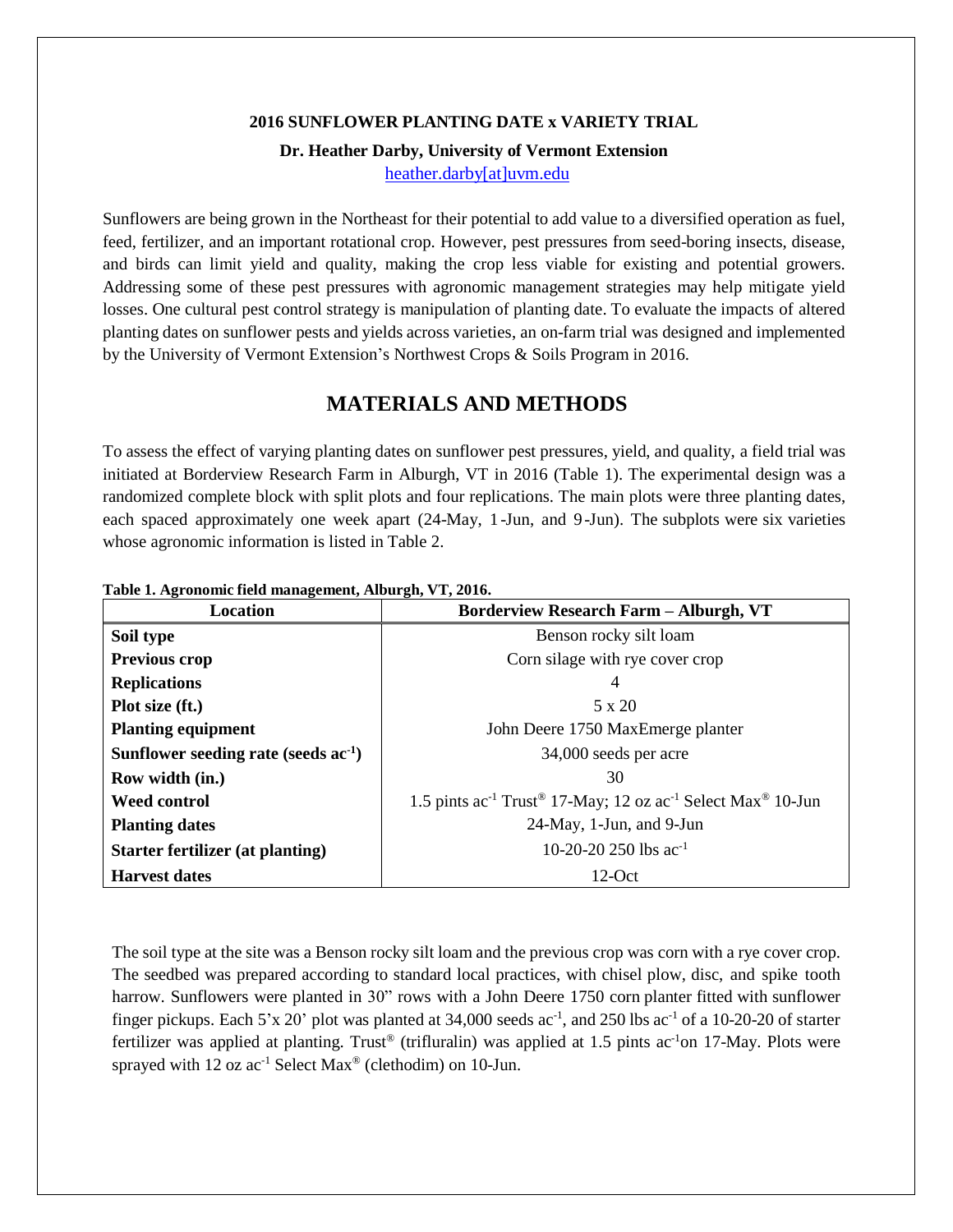| <b>Variety</b> | <b>Maturity</b> | <b>Market</b>                 | <b>Traits</b>    |
|----------------|-----------------|-------------------------------|------------------|
| Camaro II      | Medium          | $NuSun^{\circledR}$           | Clearfield®, DMR |
| Cobalt II      | Early           | High oleic                    | Clearfield®, DMR |
| Duet           | Medium          | $NuSun^{\circledR}$           | Clearfield®, DMR |
| Falcon         | Medium          | NuSun <sup>®</sup> /bird seed | Express Sun®     |
| <b>N5LM307</b> | Med-Early       | Conoil                        | Clearfield®, DMR |
| N4HM354        | Med-Early       | High oleic                    | Clearfield®, DMR |

**Table 2. Variety information for six sunflower varieties, 2016.**

Clearfield<sup>®</sup> = tolerant of Beyond<sup>®</sup> ammonium salt of imazamox herbicide;

ExpressSun<sup>®</sup> = tolerant of Express<sup>®</sup> tribenuron methyl herbicide; NuSun® = 55-75% oleic acid; DMR = Downy Mildew Resistant.

Populations were counted in each plot on 7-Jul. Due to late timing of counting populations, sunflowers were not thinned. Dates when at least 75% of the plot was in full bloom were recorded on an ongoing basis. Plant stand characteristics such as bird damage, disease incidence, and lodging were measured just prior to harvest. Disease incidence was recorded simply as absence or presence of disease on any part of any plant within the plot. Issues with white mold (*Sclerotinia sclerotiorum*), a fungus which can overwinter in the ground and spread quickly in wet seasons, has proven problematic in the Northeast in the past. Assessing 10 random plants in each plot and estimating the percentage of each head that was missing seed measured the amount of bird damage. Lodging was visually estimated on a per plot basis by estimating the percentage of the plants in the plot that had lodged. All plots were harvested with an Almaco SPC50 plot combine with a 5' head and specialized sunflower pans made to efficiently collect sunflower heads. At harvest, test weight and seed moisture were determined for each plot with a Berckes Test Weight Scale and a Dickey-john M20P moisture meter. Subsamples were assessed for seed damage from boring insects by counting the number of seeds out of 100 randomly selected seeds from each plot that had an insect exit hole present. Oil from a known volume of each seed sample was extruded on 28-Feb and 1-Mar 2017 with an AgOil M70 Press, and the oil quantity was measured to calculate oil content. Oil yield (in lbs  $ac^{-1}$  and gallons  $ac^{-1}$ ) was adjusted to 7.5% pressing moisture and reported.

Data were analyzed using mixed model analysis using the mixed procedure of SAS (SAS Institute, 1999). Replications within the trial were treated as random effects and treatments were treated as fixed. Mean comparisons were made using the Least Significant Difference (LSD) procedure when the F-test was considered significant  $(p<0.10)$ .

Variations in yield and quality can occur because of variations in genetics, soil, weather, and other growing conditions. Statistical analysis makes it possible to determine whether a difference among

treatments is real or whether it might have occurred due to other variations in the field. At the bottom of each table a LSD value is presented for each variable (i.e. yield). Least Significant Differences (LSDs) at the 0.10 level of significance are shown. Where the difference between two treatments within a column is equal to or greater than the LSD value at the bottom of the column, you can be sure that for 9 out of 10 times, there is a real difference between the two treatments. In the

| <b>Treatment</b> | Yield  |
|------------------|--------|
| А                | 6.0    |
| B                | $7.5*$ |
| C                | $9.0*$ |
| <b>LSD</b>       | 2.0    |

following example, hybrid C is significantly different from hybrid A but not from hybrid B. The difference between C and B is equal to 1.5, which is less than the LSD value of 2.0. This means that these hybrids did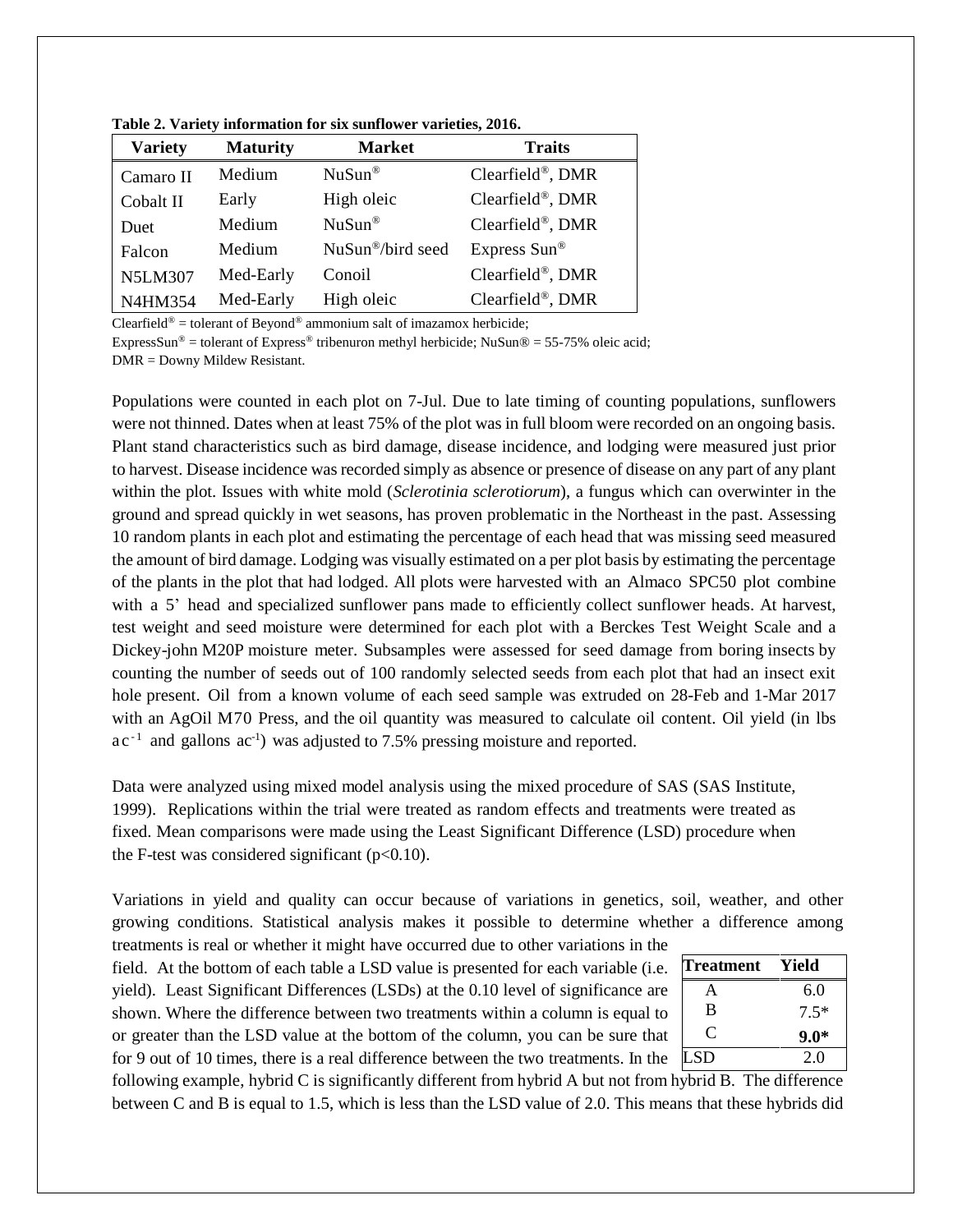not differ in yield. The difference between C and A is equal to 3.0, which is greater than the LSD value of 2.0. This means that the yields of these hybrids were significantly different from one another. The asterisk indicates that hybrid B was not significantly lower than the top yielding hybrid C, indicated in bold.

# **RESULTS**

Weather data was collected with an onsite Davis Instruments Vantage Pro2 weather station equipped with a WeatherLink data logger. Temperature, precipitation, and accumulation of Growing Degree Days (GDDs) are consolidated for the 2016 growing season (Table 3). Historical weather data are from 1981- 2010 at cooperative observation stations in Burlington, VT, approximately 45 miles from Alburgh, VT.

In general, the summer of 2016 was drier than normal, with all months except October having below normal precipitation. Temperatures were slightly above average August-October. From June through October there were an accumulated 3179 GDDs for sunflower (calculated at a base temperature of 44°F), 231 more than the long term average.

| Alburgh, VT                       | June    | July    | August  | September | October |
|-----------------------------------|---------|---------|---------|-----------|---------|
| Average temperature $(^{\circ}F)$ | 65.8    | 70.7    | 71.6    | 63.4      | 50.0    |
| Departure from normal             | 0.0     | 0.1     | 2.9     | 2.9       | 1.9     |
|                                   |         |         |         |           |         |
| Precipitation (inches)            | 2.8     | 1.8     | 3.0     | 2.5       | 5.0     |
| Departure from normal             | $-0.88$ | $-2.37$ | $-0.93$ | $-1.17$   | 1.39    |
|                                   |         |         |         |           |         |
| Growing Degree Days (base 44°F)   | 655     | 826     | 849     | 595       | 254     |
| Departure from normal             |         |         | 82      | 98        | 49      |

**Table 3. Consolidated weather data and GDDs for sunflowers 2016, Alburgh, VT.**

Based on weather data from a Davis Instruments Vantage Pro2 with WeatherLink data logger. Historical averages Are for 30 years of NOAA data (1981-2010) from Burlington, VT.

#### *Planting date x variety interactions*

There was a statistically significant interaction between planting date and variety for test weight, bird damage, and insect damage. These interactions indicate that the varieties responded differently in terms of these parameters when planting was delayed to later dates.

Some varieties produced the highest test weights when planted earlier while some varieties produced the highest test weights when planted later (Figure 1). For example, Falcon produced seed that had a test weight almost three lbs bu<sup>-1</sup> higher when planted on the first planting date compared to the second or third. However, Camaro II produced seed that was three lbs bu<sup>-1</sup> lower on the first planting date compared to the third planting date. In addition, Cobalt II did not vary in test weight across planting dates. Falcon and Duet are listed a medium maturing varieties and may have benefited from the extended growing season allowed with an earlier planting date. Although we observed these variations across varieties and planting dates, no treatment produced seed under the standard sunflower test weight of 28 lbs bu<sup>-1</sup>.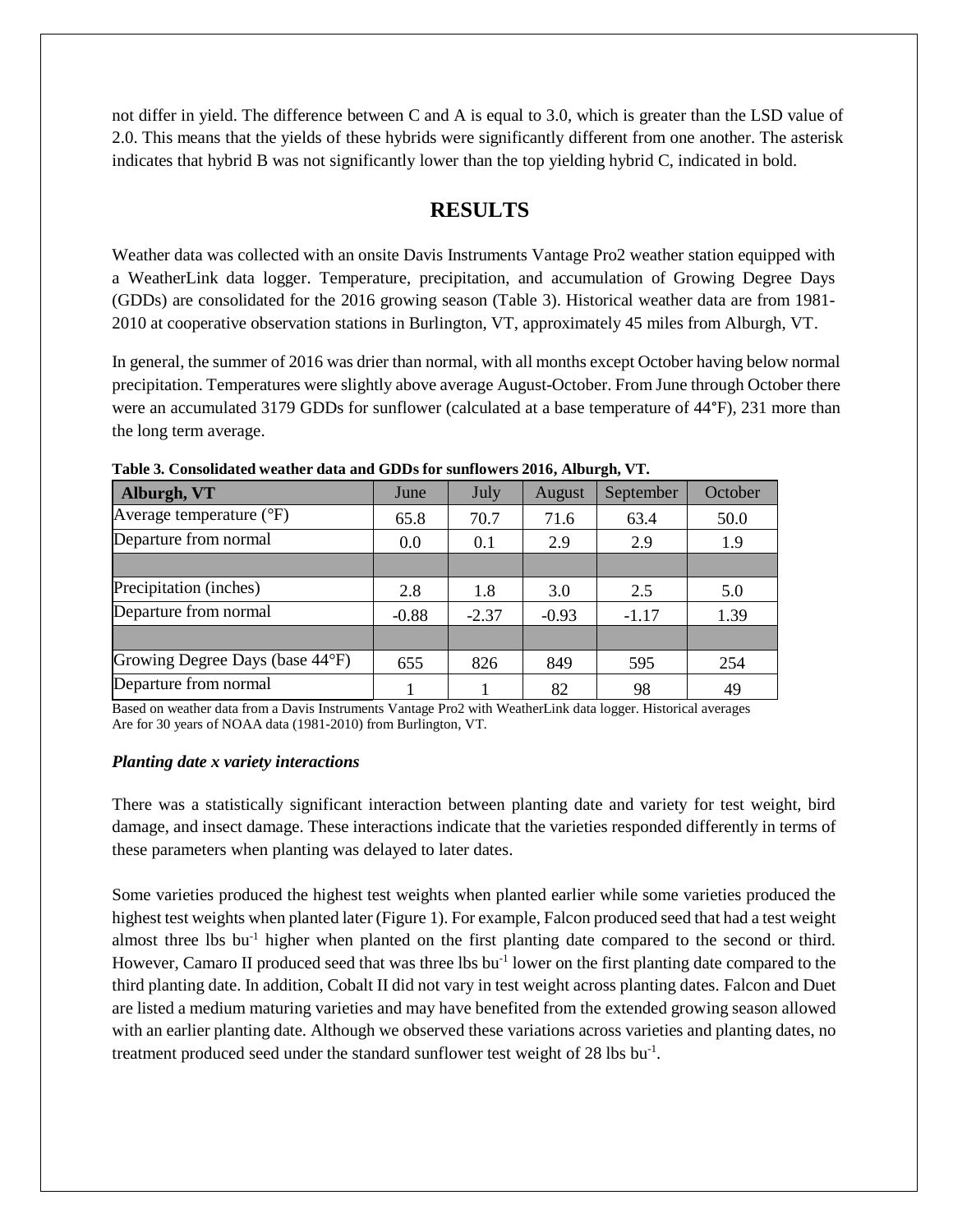

**Figure 1. Planting date by variety interaction for test weight, 2016.**

Some varieties exhibited drastic differences in insect damage across the three planting dates while others varied very little (Figure 2). For example, Camaro II had 4.0% damage when planted on the first planting date but only 0.25% when planted on the third planting date. However, Duet had 0.5% damage on the first planting date and 1.0% damage on the third planting date. Again this may be related to plant maturity ranges differing across the varieties.



**Figure 2. Planting date by variety interaction for insect damage, 2016.**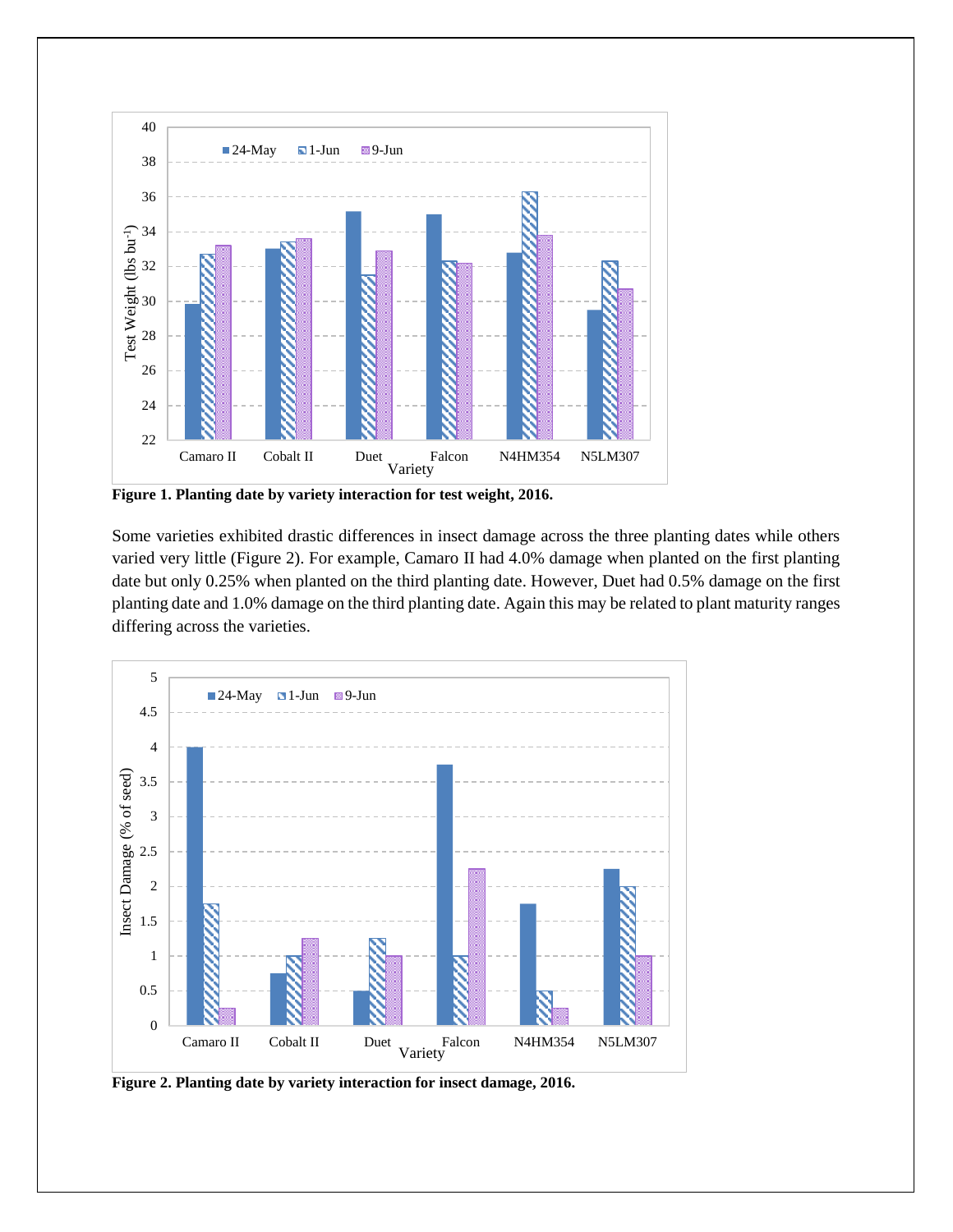Similarly, varieties did not respond similarly, in terms of bird damage to the heads, to delayed planting. Most varieties saw the largest bird damage in the first planting date, upwards of 60%, and the smallest on the third planting date (Figure 3). However, the variety N5LM307 hardly varied across planting dates with about 15.0% damage occurring regardless of planting date. This may indicate that this variety has a head position or architecture that protects the seeds from being eaten by the birds.



**Figure 3. Planting date by variety interaction for bird damage, 2016.**

#### *Impacts of planting date*

Plant characteristics, including bird damage and lodging, varied significantly across planting dates (Table 4). Bird damage ranged from 14.7% to 49.5% with a trial average of 29.7%. There were lower levels of bird damage observed in later planting dates. Lodging ranged from 10.3% to 24.2% with an average of 16.8% for the trial. The third planting date also had the lowest lodging but was statistically similar to the first planting date. Sclerotinia was present in the trial, however it was not surveyed for severity, only presence in each plot. On average, 22.2% of plots in each planting date had some Sclerotinia present.

|               | Table 4. I failt stand characteristics by planting date, 2010. |             |               |  |  |
|---------------|----------------------------------------------------------------|-------------|---------------|--|--|
| Planting date | Bird                                                           | Sclerotinia | Lodging       |  |  |
|               | damage                                                         | presence    |               |  |  |
|               | $\%$                                                           | % plots     | $\frac{0}{0}$ |  |  |
| $24$ -May     | 49.5                                                           | 20.8        | 15.8*         |  |  |
| $1-J$ un      | 25.0                                                           | 25.0        | 24.2          |  |  |
| 9-Jun         | $14.7*$                                                        | <b>20.8</b> | $10.3*$       |  |  |
| LSD(0.10)     | 6.43                                                           | <b>NS</b>   | 11.6          |  |  |
| Trial mean    | 29.7                                                           | 22.2        | 16.8          |  |  |

| Table 4. Plant stand characteristics by planting date, 2016. |  |  |
|--------------------------------------------------------------|--|--|
|                                                              |  |  |

Treatments with an asterisk\* performed similarly to the top performer in **bold.** NS-No significant differences.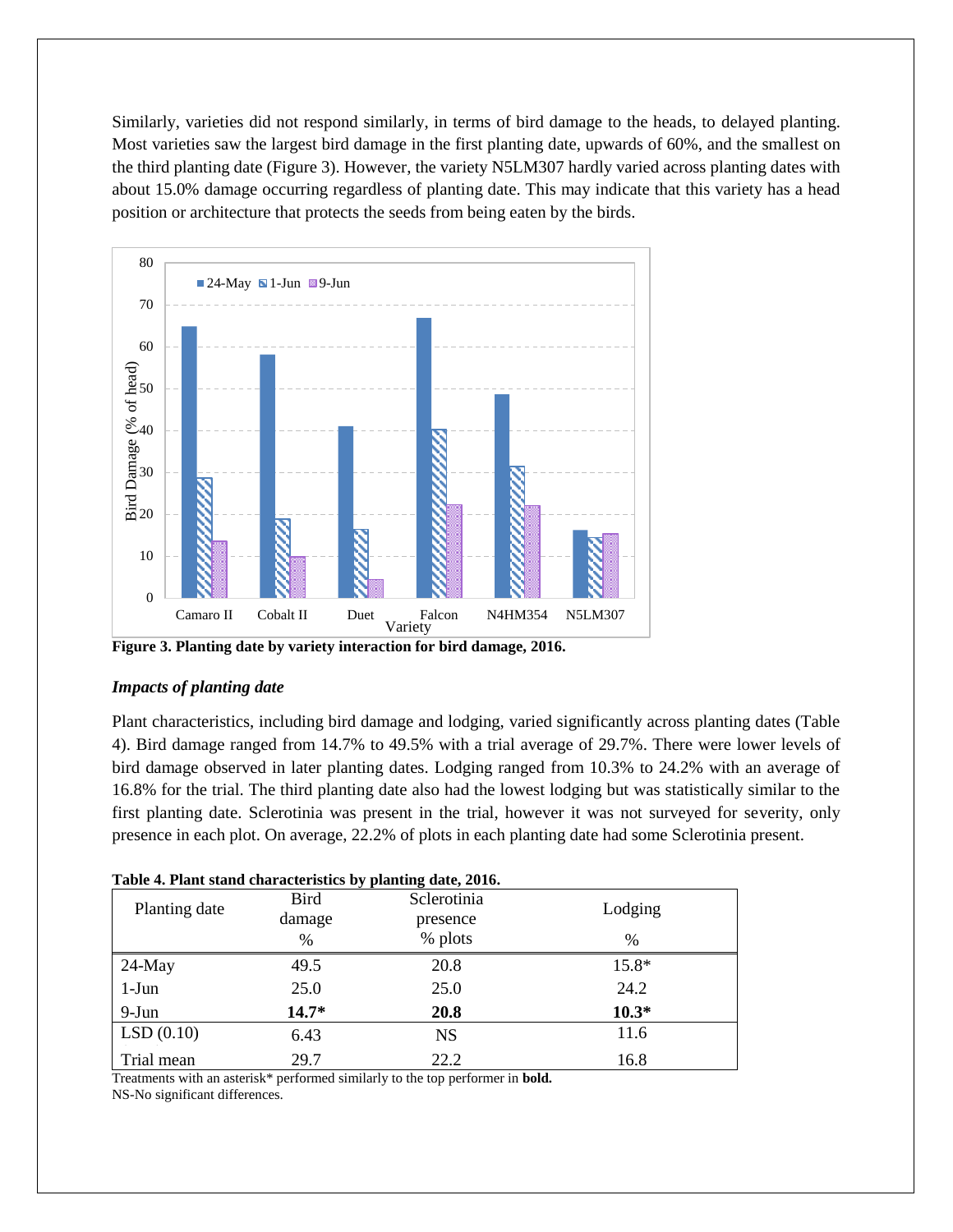Seed moisture at harvest, insect damage, and seed yield, also varied significantly by planting date (Table 5). Seed moistures at harvest ranged from 7.82% to 10.3% with an average of 8.77% across the whole trial. The lowest moistures were observed in the first and second planting dates which performed statistically similarly in terms of harvest moisture. Insect damage, measured as the percentage of seed that was damaged by seedboring insects (Image 1), ranged from 1.00% to 2.17% with a trial average of 1.47%. The third planting date showed the lowest insect damage although statistically similar to the second planting date. In addition, overall insect damage levels were low which is also reflected in the test weights. Test weight ranged from 32.6 to 33.1 lbs bu<sup>-1</sup>, which was not statistically different by planting date. All test weights were above the standard sunflower test weight of 28 lbs bu<sup>-1</sup>. Yields differed statistically across planting dates ranging from 879 lbs  $ac<sup>-1</sup>$  for the first planting date and 2196 lbs bu<sup>-1</sup> for the third planting date.

| Table 5. Seed characteristics by planting date, 2010. |          |                  |         |               |  |
|-------------------------------------------------------|----------|------------------|---------|---------------|--|
|                                                       | Seed     | Test             | Insect  | Seed          |  |
| Planting date                                         | moisture | weight           | damage  | yield         |  |
|                                                       | $\%$     | $lbs$ bu $^{-1}$ | $\%$    | lbs $ac^{-1}$ |  |
| $24$ -May                                             | 7.82     | 32.6             | 2.17    | 879           |  |
| $1-J$ un                                              | $8.15*$  | 33.1             | $1.25*$ | 1015          |  |
| 9-Jun                                                 | 10.3     | 32.7             | 1.00    | 2196          |  |
| LSD(0.10)                                             | 1.39     | <b>NS</b>        | 0.661   | 409           |  |
| <b>Trial Mean</b>                                     | 8.77     | 32.8             | 1.47    | 1363          |  |

**Table 5. Seed characteristics by planting date, 2016.**

Treatments with an asterisk\* performed similarly to the top performer in **bold.** NS-No significant differences.

**Image 1. Insect damage** Photo credit: sunflowernsa.com

When seed yields and bird damage are compared across planting dates (Figure 4), it is clear that as planting dates are delayed, bird damage decreases and seed yields increase.



**Figure 4. Sunflower seed yield and bird damage across three planting dates, 2016.**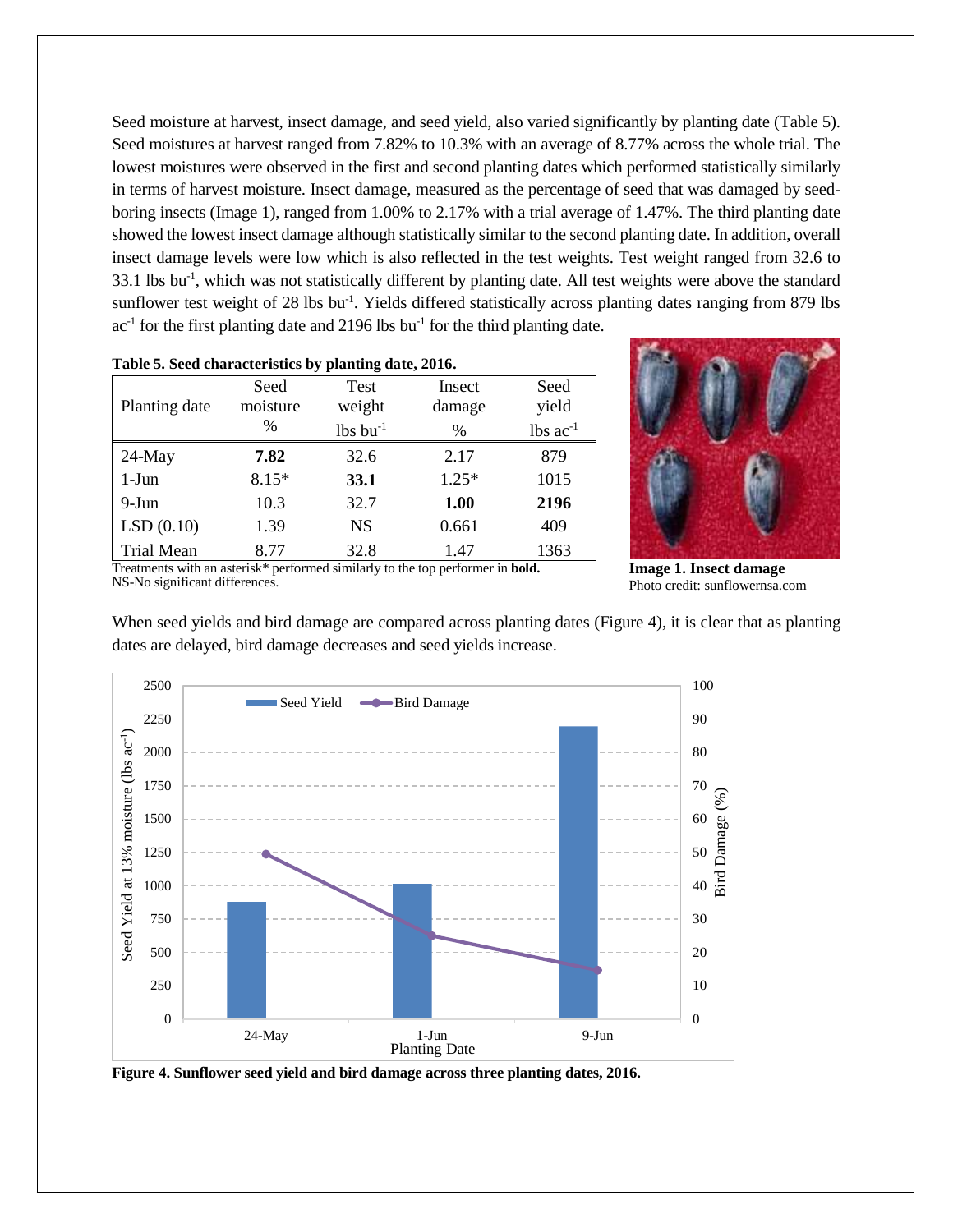Oil content and yield also differed significantly by planting date (Table 6). Oil content ranged from 35.1 to 38.2% and increased with later planting dates, however the second and third planting date were statistically similar. Oil yields ranged from 304 to 819 lbs ac<sup>-1</sup> and were the highest at the latest planting date. The third planting date yielded 819 lbs  $ac^{-1}$ , which equates to 107 gal  $ac^{-1}$ , more than twice that of the other two planting dates. Oil content was exceptionally high compared to what we typically see in our trials, for instance, in 2015 oil content averaged only 23.1%.

|                   | Oil     |                        |                |
|-------------------|---------|------------------------|----------------|
| Planting date     | content | Oil yield              |                |
|                   | $\%$    | $lbs$ ac <sup>-1</sup> | gal ac $^{-1}$ |
| 24-May            | 35.1    | 304                    | 40             |
| $1-J$ un          | 37.9*   | 364                    | 48             |
| 9-Jun             | $38.2*$ | 819*                   | $107*$         |
| LSD(0.10)         | 1.65    | 156                    | 20.5           |
| <b>Trial Mean</b> | 37.1    | 495                    | 65             |

#### **Table 6. Oil content and yield by planting date, 2016.**



Treatments with an asterisk\* performed similarly to the top performer in **bold.**

**Image 2. AgOil M70 press.**

#### *Impacts of Variety*

Plant stand characteristics, including bird damage and Sclerotinia presence, statistically varied by variety (Table 7, Figure 5). Bird damage ranged from 15.4% to 43.2% with a trial average of 29.7%. The lowest bird damage was observed in the variety N5LM307 which was statistically similar to Duet. The variety N5LM307 was the only conoil variety in the trial which may have influenced its lack of appeal to the birds compared to some of the other high-oil and bird seed market sunflower varieties. Conoil varieties are typically utilized by dehulling for kernel use in the baking industry. The highest bird damage was observed in the variety Falcon.

Sclerotinia presence ranged from 0.00 to 50.0% presence with an average of 22.2% for the trial. The lowest disease presence was observed in Duet, which was statistically similar to Falcon, Camaro II, and N5LM307. The highest incidence of disease was noted in Cobalt II where 50.0% of plots had Sclerotinia present. It is important to note that the figures here only reflect the percent of plots within each variety in which at least one Sclerotinia infected sunflower plant was observed; it does not indicate the severity or potential differences in infection severity between varieties. Lodging ranged from 10.0 to 20.8% but did not differ significantly by variety.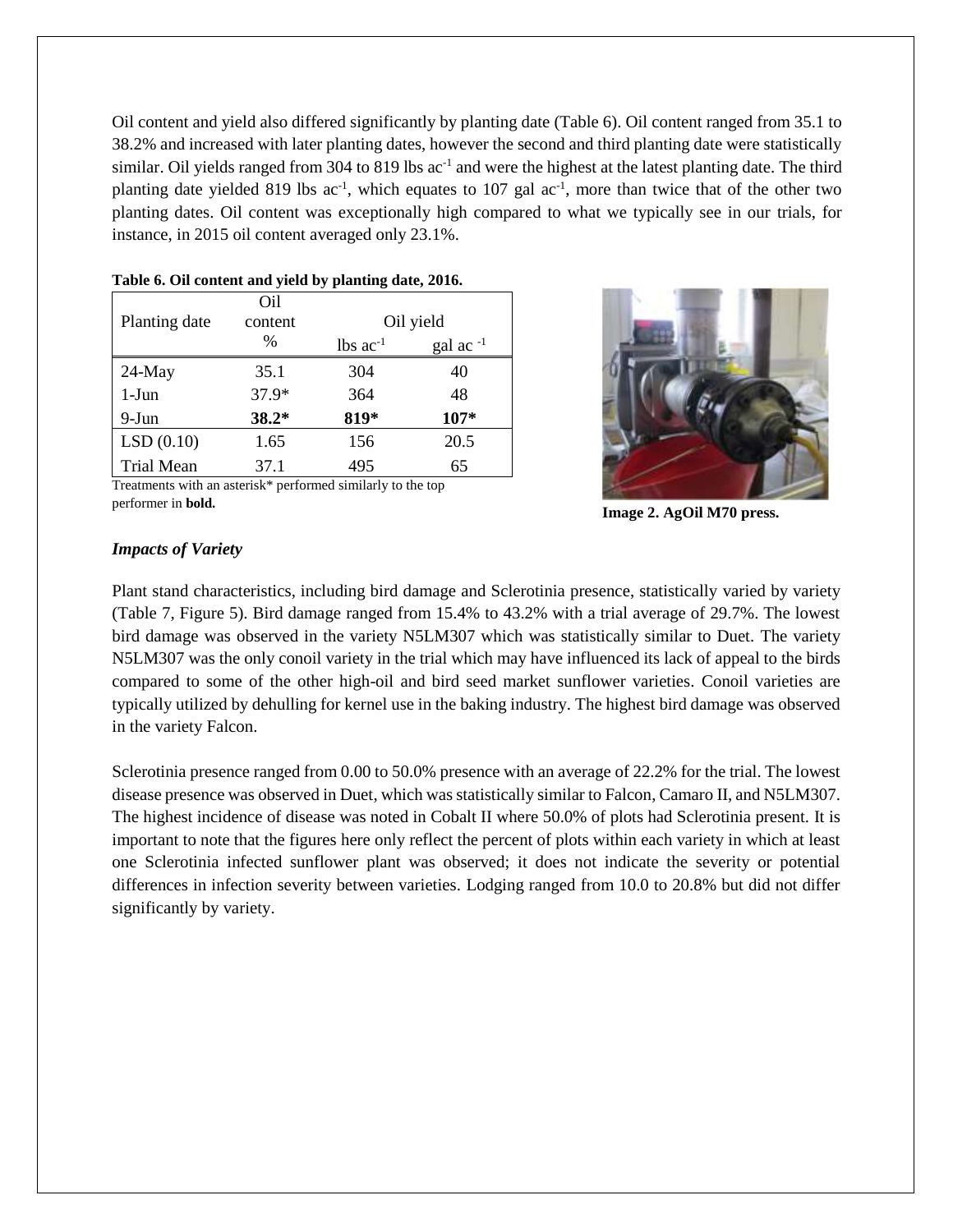| Variety        | <b>Bird</b><br>damage | Sclerotinia<br>presence | Lodging   |
|----------------|-----------------------|-------------------------|-----------|
|                | $\%$                  | % plots                 | % plants  |
| Camaro II      | 35.7                  | $16.7*$                 | 10.0      |
| Cobalt II      | 29.0                  | 50.0                    | 20.0      |
| Duet           | $21.0*$               | $0.00*$                 | 16.3      |
| Falcon         | 43.2                  | $8.33*$                 | 14.6      |
| <b>N5LM307</b> | $15.4*$               | $25.0*$                 | 18.8      |
| N4HM354        | 34.1                  | 33.3                    | 20.8      |
| LSD(0.10)      | 9.10                  | 28.1                    | <b>NS</b> |
| Trial mean     | 29.7                  | 22.2                    | 16.8      |



Bird damage (% of head) Bird damage (% 15 10 5 0 N5M307 Duet Cobalt II N4H354 Camaro Falcon Variety

cd

d

Treatments with an asterisk\* performed similarly to the top performer in **bold**.

**Figure 5. Bird damage by variety, 2016.**

NS-No significant difference.

Seed characteristics, including test weight, insect damage, and seed yield, also varied significantly by variety (Table 8). Test weights ranged from 30.8 to 34.3 with an average of 32.8 lbs bu<sup>-1</sup>, the highest observed in our trials to date. All varieties produced full seed that exceeded the standard sunflower test weight of 28 lbs bu<sup>-1</sup>. Insect damage also varied significantly by variety. The lowest levels of damage were seen in the variety N4HM354, which was statistically similar to all other varieties except Camaro II and N5LM307. However, the highest level observed was still only 2.50% indicating little insect pressure this year. This is also reflected in the above average test weights. Seed yield also varied dramatically by variety ranging from 1030 to 1923 with an average of 1363 lbs ac<sup>-1</sup>. The highest yielding variety was Camaro II which performed statistically similarly to Duet. Seed moisture at harvest ranged from 7.99 to 9.35% but did not differ significantly by variety. All varieties produced seed that matured and dried to an adequate storage moisture.

| Table 8. Seed characteristics by variety, 2016. |
|-------------------------------------------------|
|-------------------------------------------------|

| Variety        | Seed<br>moisture | <b>Test</b><br>weight  | Insect<br>damage | Seed<br>yield          |
|----------------|------------------|------------------------|------------------|------------------------|
|                | $\%$             | $lbs$ bu <sup>-1</sup> | $\%$             | $lbs$ ac <sup>-1</sup> |
|                |                  |                        |                  |                        |
| Camaro II      | 9.01             | 31.9                   | 2.50             | 1923*                  |
| Cobalt II      | 8.18             | $33.3*$                | 1.00*            | 1251                   |
| Duet           | 9.19             | $33.2*$                | 0.917*           | 1528*                  |
| Falcon         | 9.35             | $33.2*$                | 2.33             | 1030                   |
| <b>N5LM307</b> | 8.88             | 30.8                   | $1.75*$          | 1163                   |
| N4HM354        | 7.99             | $34.3*$                | $0.833*$         | 1286                   |
| LSD(0.10)      | <b>NS</b>        | 1.68                   | 0.935            | 578                    |
| Trial Mean     | 8.77             | 32.8                   | 1.47             | 1363                   |

Treatments with an asterisk\* performed similarly to the top performer in **bold**. NS-No significant difference.

Oil content and yield also differed statistically by variety (Table 9, Figure 6). Oil content ranged from 35.3 to 38.9% with Duet and N4HM354 producing highest levels. Oil yields ranged from 399 to 678 lbs  $ac^{-1}$ . The highest yielding variety for oil was Camaro II which also performed similarly to Duet and N4HM354.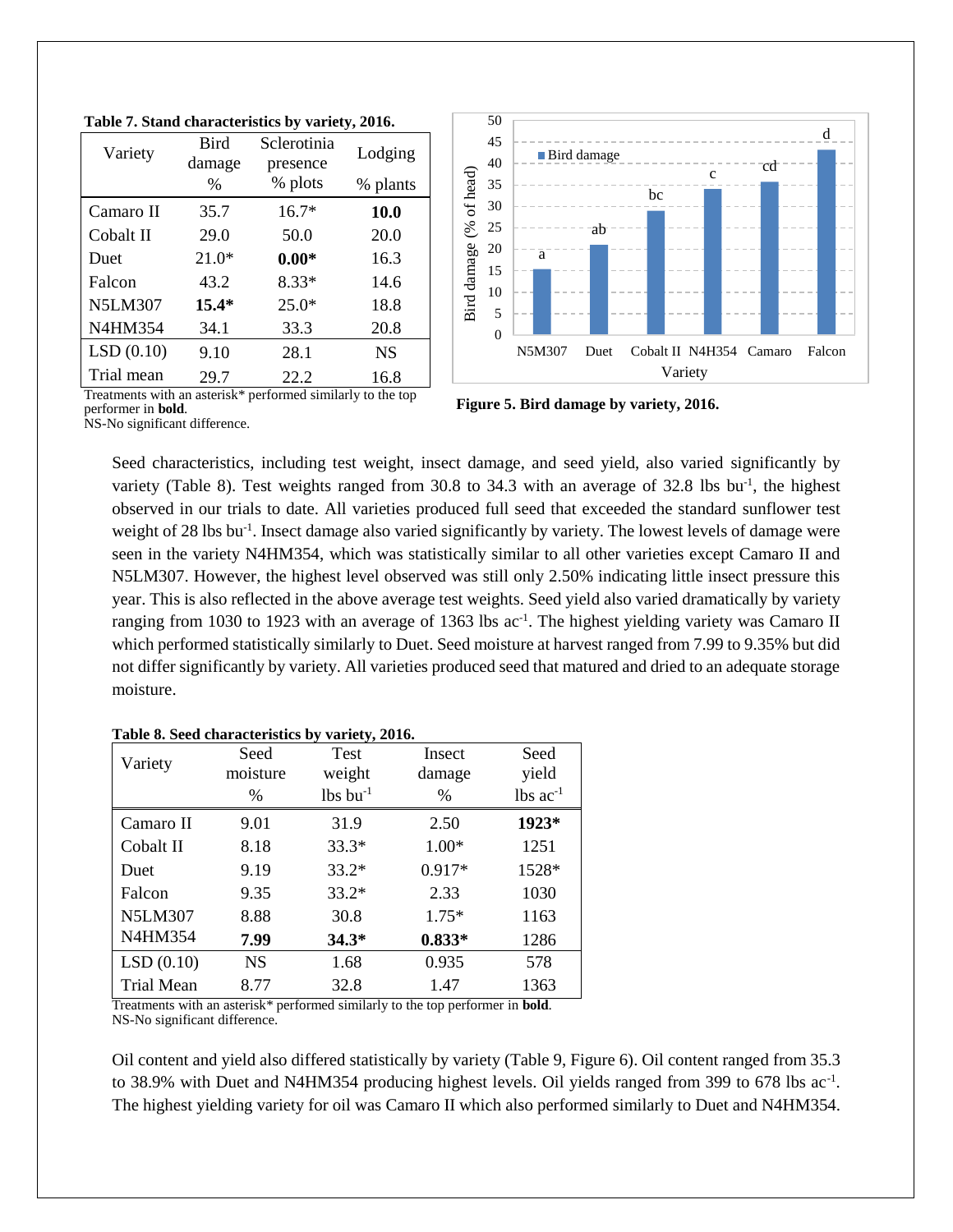Camaro produced almost 90 gal  $ac^{-1}$  oil, 16 more gal  $ac^{-1}$  than the next highest yielding variety Duet.

| Variety        | Oil<br>content |                        | Oil yield         |
|----------------|----------------|------------------------|-------------------|
|                | $\frac{0}{0}$  | $lbs$ ac <sup>-1</sup> | $\rm gal~ac^{-1}$ |
| Camaro II      | 35.7           | 678*                   | 89*               |
| Cobalt II      | $37.5*$        | 451                    | 59                |
| Duet           | 38.9*          | 559*                   | $73*$             |
| Falcon         | 35.3           | 399                    | 52                |
| <b>N5LM307</b> | 36.6           | 405                    | 53                |
| N4HM354        | 38.5*          | 481*                   | 63*               |
| LSD(0.10)      | 2.33           | 221                    | 28.9              |
| Trial mean     | 37.1           | 495                    | 65                |

**Table 9. Oil content and yield by variety, 2016.**



Treatments with an asterisk\* performed similarly to the top performer in **bold**.



### **DISCUSSION**

Overall, the sunflowers performed very well this year despite very droughty conditions throughout the entire season. Sunflowers are considered to be drought tolerant and this may have provided significant benefit to the crop this season. Yields and test weights remained high and reached some of the highest levels we have observed through our trials. Low insect and disease pressure may have contributed to these levels. The data collected this season support the hypothesis that delaying planting of sunflowers in this region until the second week in June can decrease losses due to birds and thus increase yields. However, we observed significant varietal interactions in this respect as not all varieties reacted similarly to the shift in planting date. The variety N5LM307 showed a constant level of bird damage of about 15% regardless of planting date while all other varieties showed very elevated levels of bird damage in earlier planting dates. Despite this however, N5LM307 had one of the lowest seed yields and oil contents leading to low oil yields. Although the variety Duet showed a statistically similar average bird damage to N5LM307, Duet exhibited a drastic difference between planting dates similar to the other varieties. These differences in response are important to investigate so that growers can understand how to best utilize the manipulation of planting date to avoid pest pressures and increase yields. However, it is important to remember that these data only represent one season and should not be used alone to make management decisions.